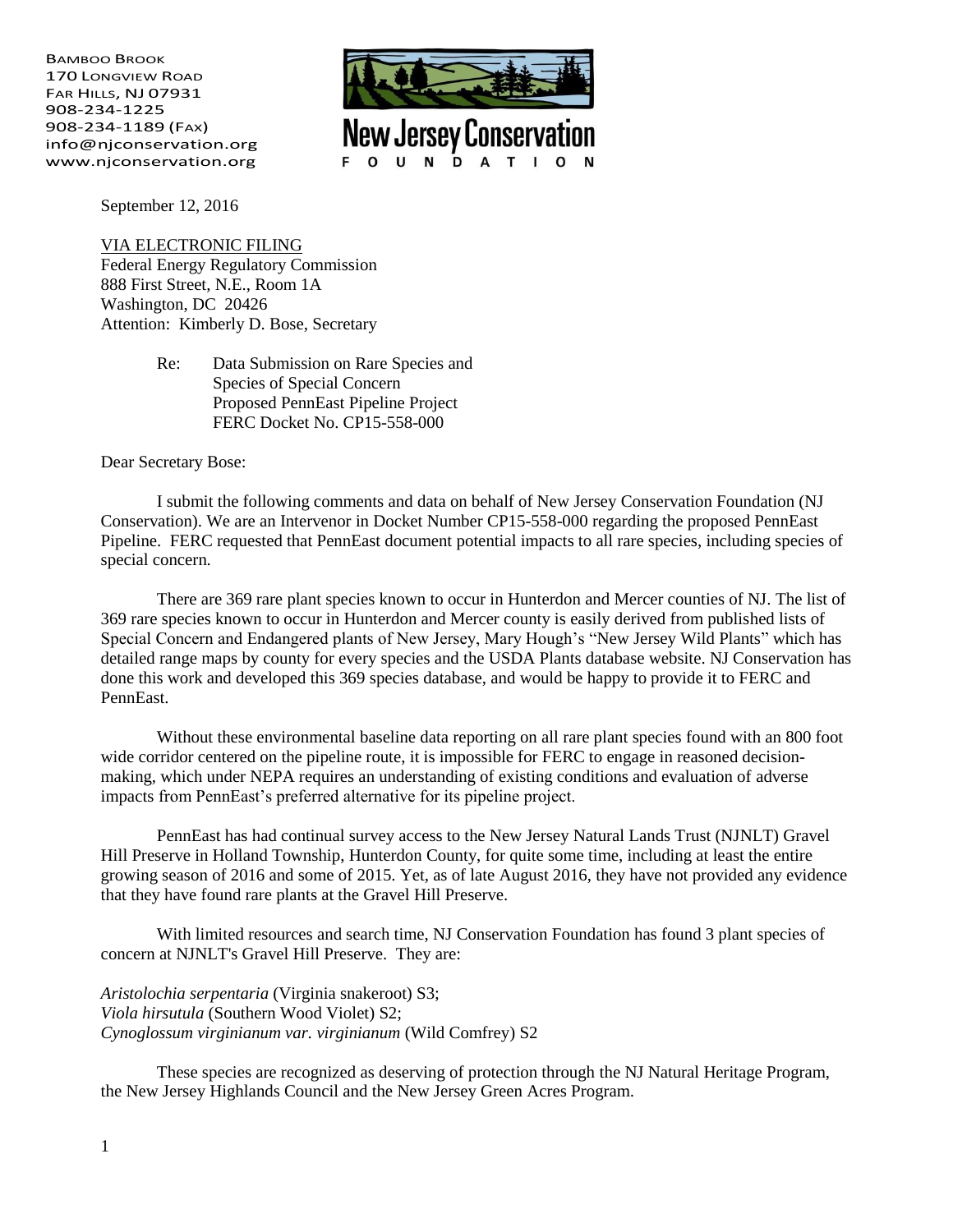PennEast may not have conducted a rare plant survey at the Gravel Hill Preserve, which seems unlikely since they have had access and did conduct a rare plant survey at nearby Baldpate Mountain Park in Mercer County in 2015. If they have not conducted a survey even though they have access to Gravel Hill and have conducted a survey at Baldpate Mountain Park, this would be indicative of a lack of concern by PennEast for rare plant species.

Also indicative of their lack of concern for rare plant species is their intent to mitigate impacts to rare plant species using transplanting and seed collection efforts to grow plants elsewhere. Any competent restoration ecologist knows that efforts to transplant or collect seeds to establish rare plants in alternate locations fail the great majority of the time. The plant restoration and ecological literature fully supports the conclusion that attempts to move a rare plant population out of harm's way almost never work. Should such a method, virtually destined to fail, be relied upon by FERC and other agencies, the only way to accomplish this feat would be to collect seeds and/or move a few of the plants to safe harbors, and fully document and establish a successfully self-reproducing and self-sustaining population in a new site. It would take many years to show that rare plants are not only surviving, but reproducing at a new site. After such a project has been proven to succeed in the short-term (approximately 10 years or clear evidence of successful reproduction) at the new site, perpetual funding for continued long-term stewardship must also be in place. Until all this is established for every rare plant population impacted by the pipeline route, no plants can be harmed by land clearing or soil disturbance. Otherwise, the source material for avoiding impacts will be destroyed before mitigation is shown to succeed.

The only practical way to avoid impacts to rare plants is to survey for all rare species, and make sure the pipeline route avoids all rare plants.

If PennEast has conducted a rare plant survey at Gravel Hill, why have they not reported their findings from the NJNLT Gravel Hill Preserve to the New Jersey Natural Lands Trust? As of August 31, 2016, after the draft EIS was published, they had not reported any findings to the NJNLT. If they have conducted a rare plant survey, why have they not found and reported at least the same 3 rare species found by NJ Conservation on this public parkland? If they have conducted a survey at Gravel Hill, then the only conclusion is that their survey methods are inadequate. It is essential that if and when PennEast conducts plant surveys within an 800 foot swath along the entire pipeline route, that both the methods are suitable and the surveyors that they use are capable of finding and identifying all 369 rare plant species known in Hunterdon County.

With limited surveying, New Jersey Conservation Foundation has already found 11 rare plant species populations in the pipeline route. They are:

*Carex aggregata* S2, *Cynoglossum virginianum var. virginianum* S2, *Galium palustre* S3, *Liatris spicata var. spicata* S3, *Phlox divaricata var. divaricata* State Endangered S1, *Ribes missouriense State Endangered* S1 (many different locations on the pipeline route), *Cardamine angustata* S3, *Cystopteris protrusa* S2, *Aristolochia serpentaria* S2, *Viola hirsuluta* S2 and *Mertensia virginica* S3.

If proper surveys were conducted, numerous other species will be found. There is no possible way to determine potential impacts of the proposed pipeline route until rare plant surveys for all 369 species are completed. Once potential impacts are determined, the only way to avoid impacts will be to move the pipeline route away from every rare plant species, or to develop and fund a multi-year mitigation plan, and to actually succeed in establishing new, sustaining, reproducing populations of every impacted plant before the population at risk is harmed in the field.